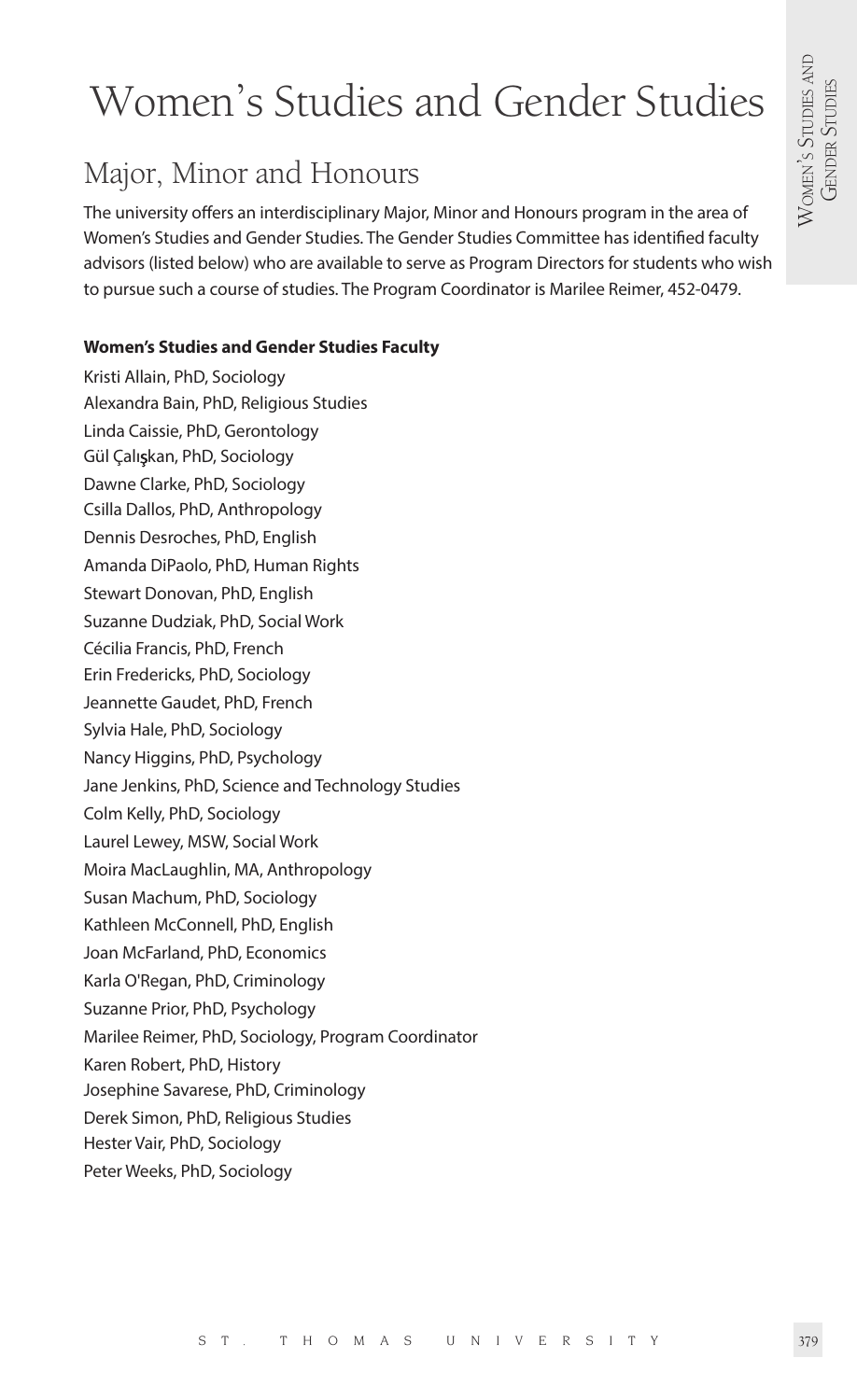# Major in Women's Studies and Gender Studies

A Major in Women's Studies and Gender Studies consists of 36 credit hours of course work beyond the 1000 level. These consist mostly of the cross-listed courses below.

# Honours in Women's Studies and Gender Studies

An Honours in Women's Studies and Gender Studies consists of 48 credit hours of courses beyond the 1000 level, of which 6 credit hours must be in theory or methods. In addition, an Honours thesis valued at 6 credit hours is required. These courses should include an Honours thesis seminar or workshop of 3 or 6 credit hours, depending on the discipline offering the course.

# Minor in Women's Studies and Gender Studies

A Minor in Women's Studies and Gender Studies requires completion of 18 credit hours in cross-listed courses, in two different fields. Introduction to Women's Studies and Gender Studies (GEND 2016) is recommended. Although students must devise their own plans, the University has designated the following courses as appropriate for Women's Studies and Gender Studies. The notation (GEND) appears after the titles of these courses as they appear in the description of courses for respective departments. To confirm the Minor, students are to email the courses they are registered for to registrar@stu.ca.

### **GEND-2016. Introduction to Women's Studies and Gender Studies**

This is the introductory course to the interdisciplinary field of Women's Studies and Gender Studies. The basis of femininity, masculinity and women's inequality are examined in the context of wider social relations, including the historical subject, literary voice and the women's movement.

### **GEND-3013. Women's Studies and Gender Studies Methods**

This is a foundational course in Gender Studies methodology. It examines the feminist critique of positivism, the development of feminist research methodologies and the use of these methods in a range of disciplines.

### **ANTH-2533. Women in Cross-cultural Perspective**

This course examines male and female roles in a number of different cultural settings, especially non-Western societies. Particular attention is given to the cultural expectations of gender behaviour, the structure of economic opportunities for males and females, and how shifts in opportunity structures impact gender roles. Various examples illustrating the roles of males and females in the context of marriage, domestic group organization, economic decision making and political decision making, will be presented.

### **CRIM-4403. Feminist Legal Studies (HMRT) (WS/GS)**

In this course, students will be exposed to a critical evaluation of women and criminology. Possible topics include social and legal responses to the victimization of women, social and legal intervention strategies, criminological discourses on women's criminalized behaviour, offence patterns, and women in criminology. Prerequisite: A minimum of 75 credit hours, which includes CRIM 1013 and 1023, or permission of the instructor.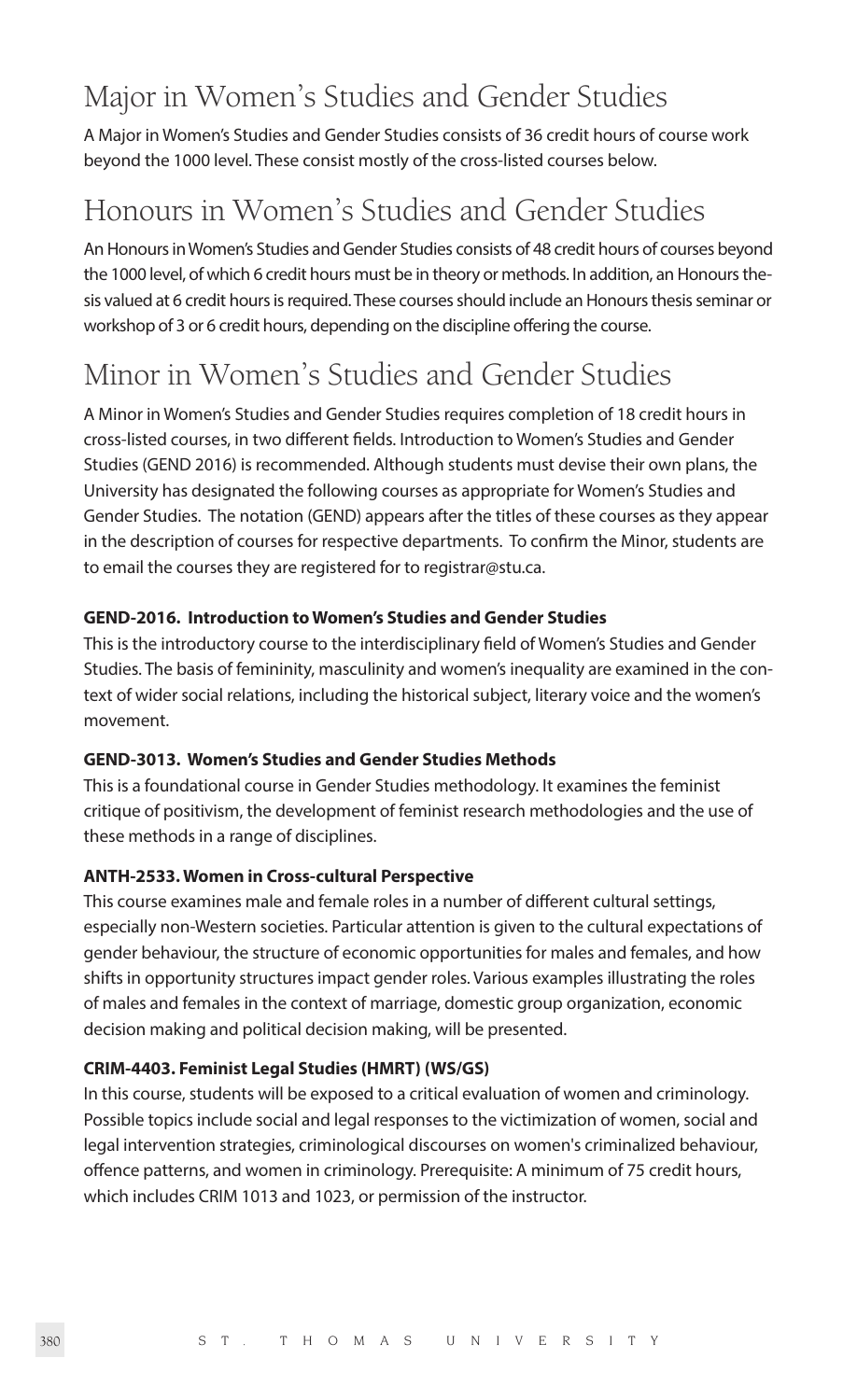# **ECON-2303. Gender in the Global South: A Political Economy Perspective (HMRT 2233) (SOCI 2623)**

This course will critically examine the role of women in the global South. It will concentrate largely on the changes in these roles and their correspondence with the transition from traditional to new forms of economic organization, production, and power.

# **ECON-2223. The Political Economy of Women (SOCI 2643)**

This is a seminar course examining, in depth, selected topics on the political economy of women. Potential topics include women as paid workers, domestic labour, and women and poverty.

# **ENGL-2583. Women Writers I**

An investigation of women's writing in English before 1800, through poetry, (auto)biography, spiritual memoir, fiction, drama, and theory written by women. (Pre-1800)

# **ENGL-2593. Women Writers II**

An investigation of women's writing in English after 1800, through poetry, (auto)biography, fiction, drama, film, and theory written by women. (Post-1800)

# **GERO-3083. Gender and Aging**

This course examines issues involving how one's gender affects one's experience of aging. It looks at how the field of gerontology has traditionally dealt with the concept of gender as well as the feminization of old age, and how this has affected both women's and men's experiences of aging.

# **GERO-3093. Images of Aging in Film**

This course explores popular views of the elderly using motion pictures. It looks at the impact of stereotypes on older people's expectations for later life. As a result of this course, students should be able to look at films more critically and identify images communicated through the media. Prerequisite: GERO-2013.

# **GERO-3223. Family Ties and Aging**

This course examines a variety of issues regarding aging and the family. It considers historical and demographic trends as well as theoretical frameworks in family gerontology. The course covers a number of relationships including those of couples, siblings, and grandparents and grandchildren. It also looks at late-life transitions such as retirement, widowhood, and divorce, that affect family structures and relationships.

# **HIST-3883. Women in Canadian History**

This course looks at the history of Canada from pre-colonial times to the present day from the perspectives of women of the time. Discussion and independent study on topics of interest to the students will be encouraged. Previous courses in Canadian history will be useful but are not essential.

### **HIST-3613. Gender and Power in Latin American History**

Why did the Cuban revolution set out to create a 'new man'? How did Eva Perón become the world's most powerful first lady? Why have women led most human rights movements in Latin America? These are some of the questions to be explored in this course which examines historical relationships between men and women and ideas about masculinity and femininity in Latin America.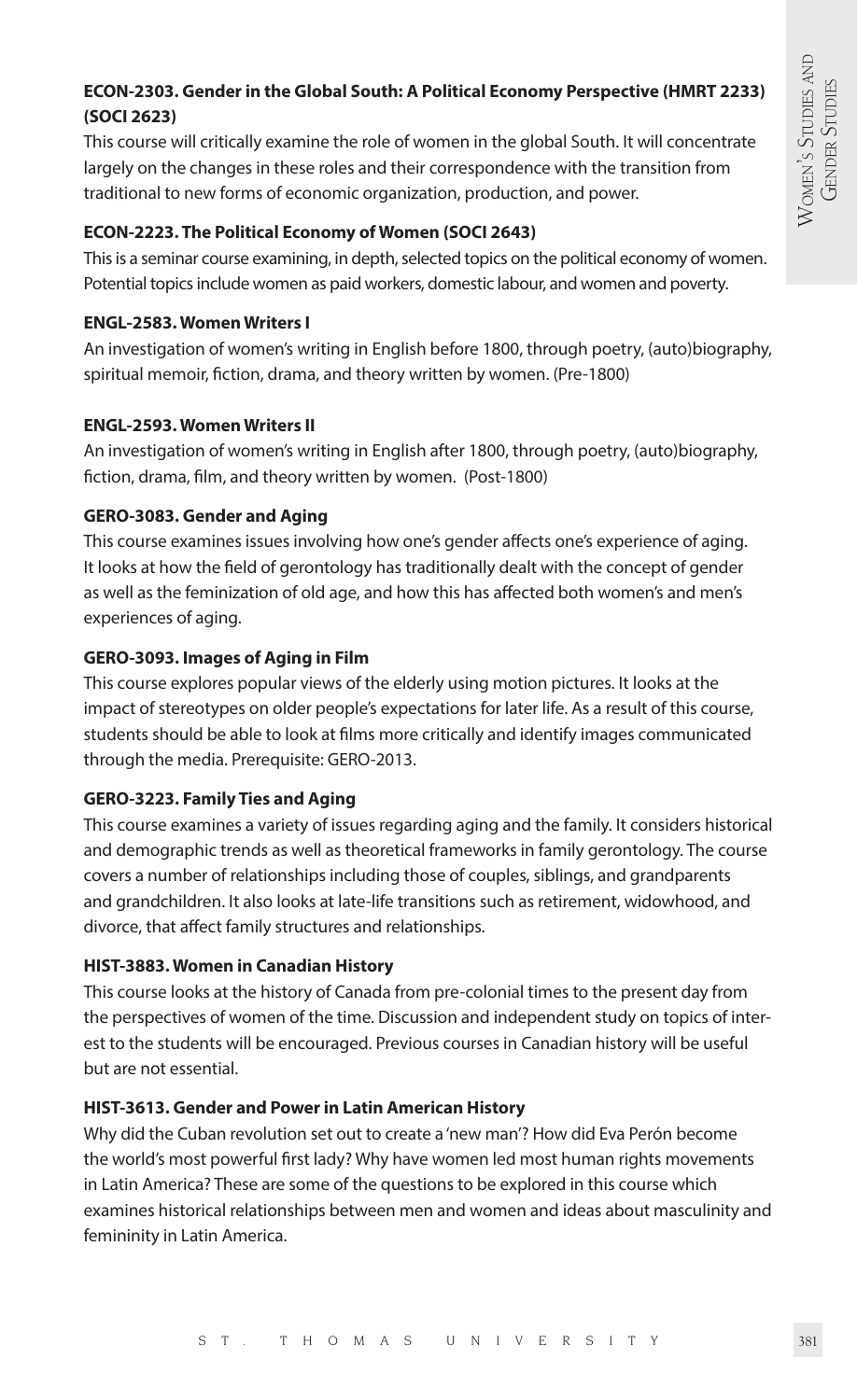#### **HMRT-3633. Gender Expression, Sexual Orientation, and Human Rights**

This course explores the socially constructed customs and structures of society that enables the legal regulation of gender identity and human sexuality by exploring the history, policies and norms that shapes government action. Basic theories of gender and sexuality studies will be explored before critically examining the same theories in practice through case studies. This course will also explore a variety of other identity issues such as race, age, disability, and class intertwine with gender and sexuality identities. We will also examine how experiences and identities shape the ways in which people resist inequality and lobby for change. This course will enable students to critically evaluate legislative and judicial responses to human sexuality and gender expression.

#### **PSYC-3183. Sexuality and Diversity**

This course will encourage students to critically examine the diverse factors that contribute to how sexuality is conceptualised and represented. Multiple perspectives, including cultural, psychosocial, and biological, will be considered. Possible topics include sexual orientation, varieties in sexual development and expression, attraction, and psychological perspectives on sex as a commodity. Prerequisites: PSYC 2183

#### **PSYC-3523. Psychology of Gender and Gender Relations**

An introduction to contemporary issues related to differences in the experience and behaviour of females and males. Prerequisite: PSYC 2023 or permission of the instructor.

#### **PSYC-4433. Seminar in Women and Mental Health**

This course will review and critically examine the theory and research in the area of women's mental health. Developed from a feminist perspective, this course will explore women's and girls' experiences of mental health and distress, and the ways in which these experiences have been conceptualized in clinical psychology. Topics include gender and the social determinants of health, problems prevalent among women (e.g., depression, eating disorders, personality disorders), and feminist approaches to intervention. Prerequisites: PSYC 2643 or permission of the instructor.

#### **PSYC-4483. Seminar in the Psychology of Women**

This course is designed to examine women's experiences and the treatment of women in psychological research, theory, and applied practice from a feminist perspective. This will involve analyzing psychological concepts of women and gender, examining the impact of our culture on our understanding of womanhood and femininity, reflecting on our own experiences, developing critical thinking skills, and understanding the diversity of women. Topics may include feminist approaches to research, stereotypes, sexuality, childhood, violence against women, and women and health. Prerequisite: PSYC 2013 and 2023, or permission of the instructor.

#### **RELG-2233. Women and Religion**

This course aims to study how i) women in history and in modern times respond to socio-cultural restrictions, and their attempts to create spiritual and social alternatives; ii) how notions of ascetism and sexuality are utilized as liberating and prescriptive modes. It will examine feminist critiques to classical, medieval, and current texts and thinkers. We will closely look at the assumptions that guide both classical texts and modern critiques.

#### **RELG-3653. Women and Christianity**

Women's rights, gender sensitivities, and feminist movements both inside and outside the churches have inspired lively and complex debates within contemporary Christian theolo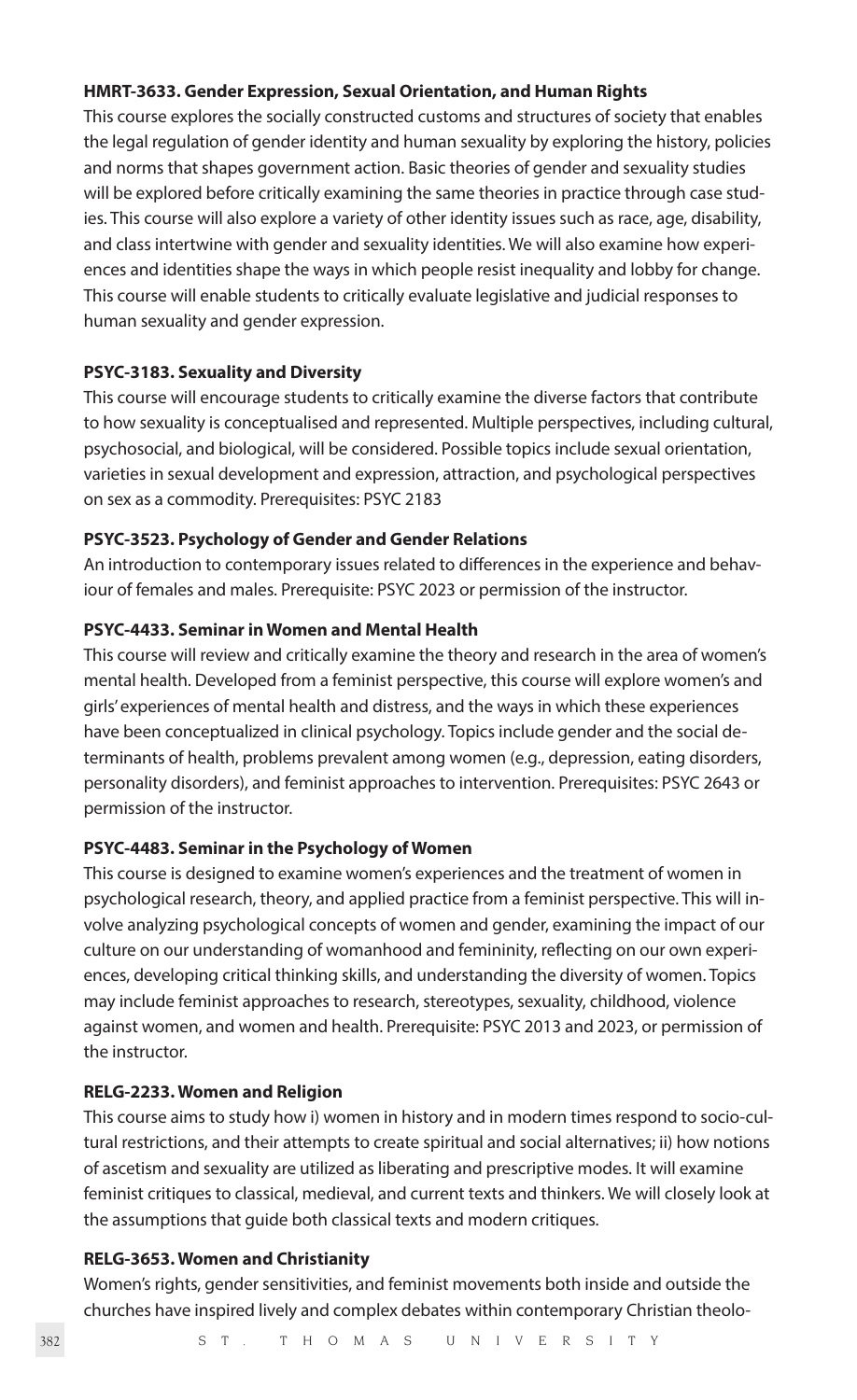gies. By deconstructing, revising and rebuilding basic issues in theology on the basis of women's experiences and gender analysis, a substantial range of feminist theologies has emerged. This course will explore theological themes and interests central to the diversity of feminist theologies.

#### **SCWK-3213. Women and Social Work\***

This course is designed to enable students to examine critically first, the oppression of women in our society, in particular as consumers of social services; second, the developing literature, theory, and practice of "feminist counselling" as a significant new approach to working with women; and third, the position and status of women within the social work profession. \*Please check with professor for prerequisites.

### **SCWK-3713. Fields of Practice**

This course involves an in-depth examination of a particular field of practice, (e.g., mental health, corrections, child welfare) based on student and instructor interest. The focus of the course will be examination and analysis of unmet needs in the field, and professional response to them.

#### **SCWK-4713. Feminist Counselling**

This course will provide an in-depth critique of traditional approaches to helping women; will explore the theory, ethics, and practice of feminist counselling, and will provide students with the opportunity to learn the skills and techniques of feminist counselling. Prerequisites: Scwk 3213 and Scwk 3123.

#### **SOCI-2013. Research Design & Method (NATI)**

An introduction to the main research techniques used in sociology. The course will include practical experience in research design, methods of data collection, sampling procedures, and analysis of data.

#### **SOCI-2313. Deviance**

Review of theory and research, with a focus on the social basis of deviance, deviance construction, and the consequences of social reactions to selected forms of deviance.

### **SOCI-2333. The Sociology of Chinese Women in Literature and Film.**

This course explores the sociology of women and China in recent literature and film, particularly in recent work by women in China and of Chinese origins in Western countries. The novels focus on three generations of families and illustrate the traditional expectations for women within China and in North America. The films include recent works by Chinese filmmakers that comment on women's place in pre-revolutionary and modern society.

### **SOCI-2416. Inequality in Society**

This course explores existing patterns of social inequality and debates concerning the possibility and desirability of greater equality. Taking a theoretical and historical focus, we examine the changing nature of inequality in contemporary Canadian society in the context of globalization. Throughout, we develop our understanding of how different forms of inequality - particularly social class, gender and race - intersect. One section of the course may have a service learning requirement, where students engage in volunteer work in the community, and then reflect upon their experiences through reading, writing, and discussion.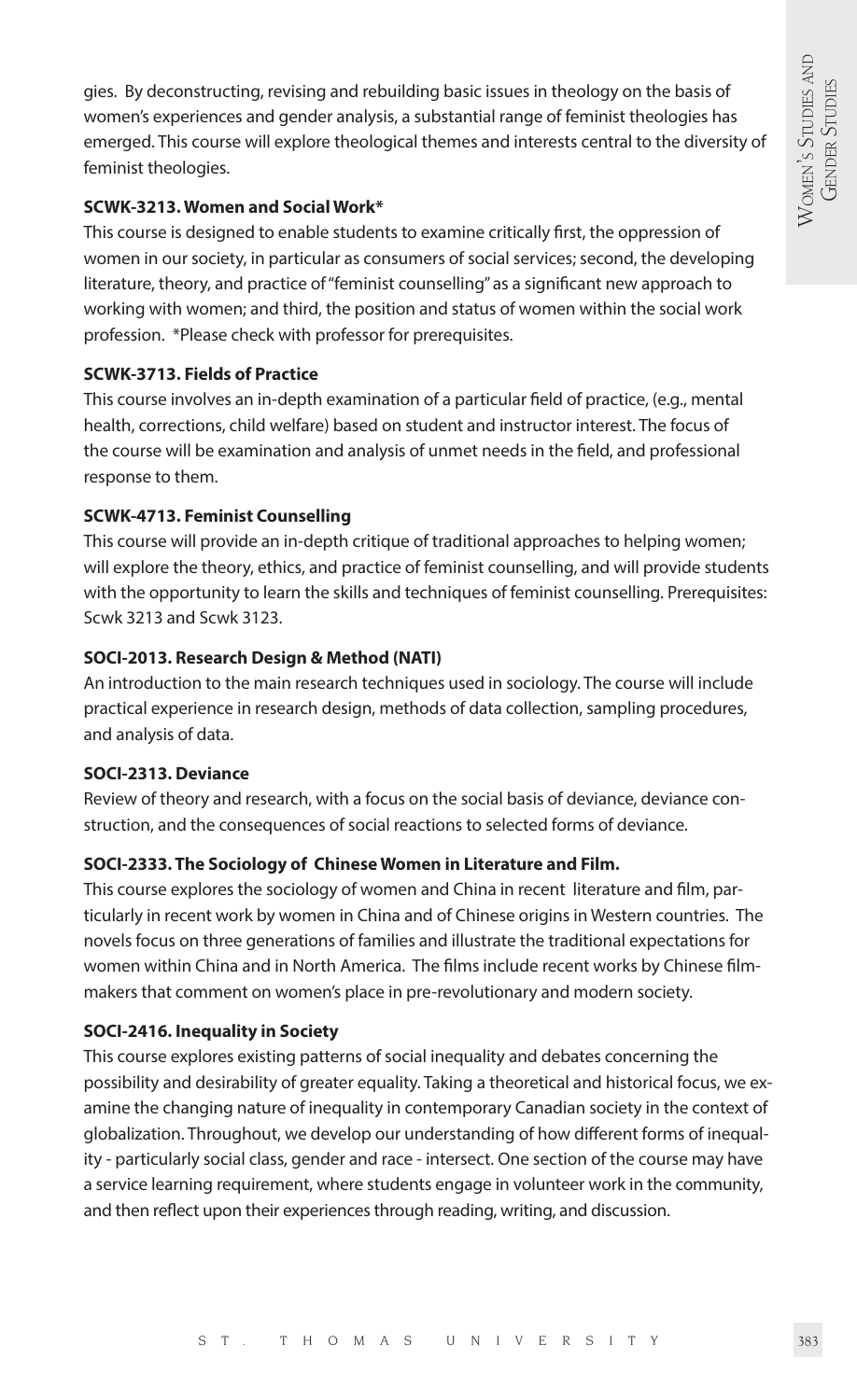#### **SOCI-2423. Social Problems I — Sociological Perspectives**

The various perspectives used by sociologists to examine social problems will be described and evaluated. Concrete social problems will be examined to illustrate the use of these perspectives.

#### **SOCI-2433. Social Problems II — Canadian Social Problems**

Several current Canadian social problems will be examined from the above perspectives. Problems include poverty, minorities, Canadian identity, the effects of urbanization and technology, etc. Prerequisite: SOCI 2423.

#### **SOCI-2523. The Sociology of Aging (GERO 2113) (HMRT) (RELG) (PSYC)**

This course will explore the comparative situation of older women and men in different cultures and different historical periods within Western societies. The cultural and social-structural determinants of their changing status will be examined through alternative theoretical perspectives within sociology. The social construction of 'elderly' as a status will be explored through how older people are perceived, described, talked about, and interacted with, in everyday behaviour and how these relations may be 'negotiated' by the elderly themselves. The political-economy of aging focuses upon disparities of income, and the determinants and effects of poverty on the lives of older people.

#### **SOCI-2613. Sociology of Gender**

This course will focus, in depth, on particular aspects of the social processes shaping, and shaped by, female and male roles such as gender and power, gender and social structure of work, and feminist social movements.

# **SOCI-2623. Gender in the Global South: A Political Economy Perspective (ECON-2303.) (HMRT 2233)**

This course will critically examine the role of women in the global South. It will concentrate largely on the changes in these roles and their correspondence with the transition from traditional to new forms of economic organization, production, and power.

#### **SOCI-2633. Sociology of the Family**

A critical analysis of various conceptual frameworks in family research, and a cross-cultural analysis of marriage and the family, both past and present. Particular attention will be paid to the current developments in marriage arrangements, changes in the meaning of marriage and the family, as well as the future of the family.

#### **SOCI-2643. The Political Economy of Women (ECON 2223)**

This is a seminar course examining, in depth, selected topics on the political economy of women. Potential topics include women as paid workers, domestic labour and women and poverty.

#### **SOCI-3173. The Sociology of Women and Education.**

With the rise of neo-conservative governments in Canada, we see changes in schooling and higher education due to the restructuring of government finances and privatization. By beginning from the standpoint of women engaged in mothering, classroom teaching, graduate studies and university teaching, this course examines the impact of re-structuring on gender, ethnicity and class in the classroom and in higher education.

#### **SOCI-3223. Globalization and Gender (GEND)**

Globalization and Gender will examine how definitions of gender and sexuality are reproduced, negotiated and deployed in the context of globalization and transnational flows. Through a critical inquiry into a variety of texts, i.e. theoretical texts, ethnographic case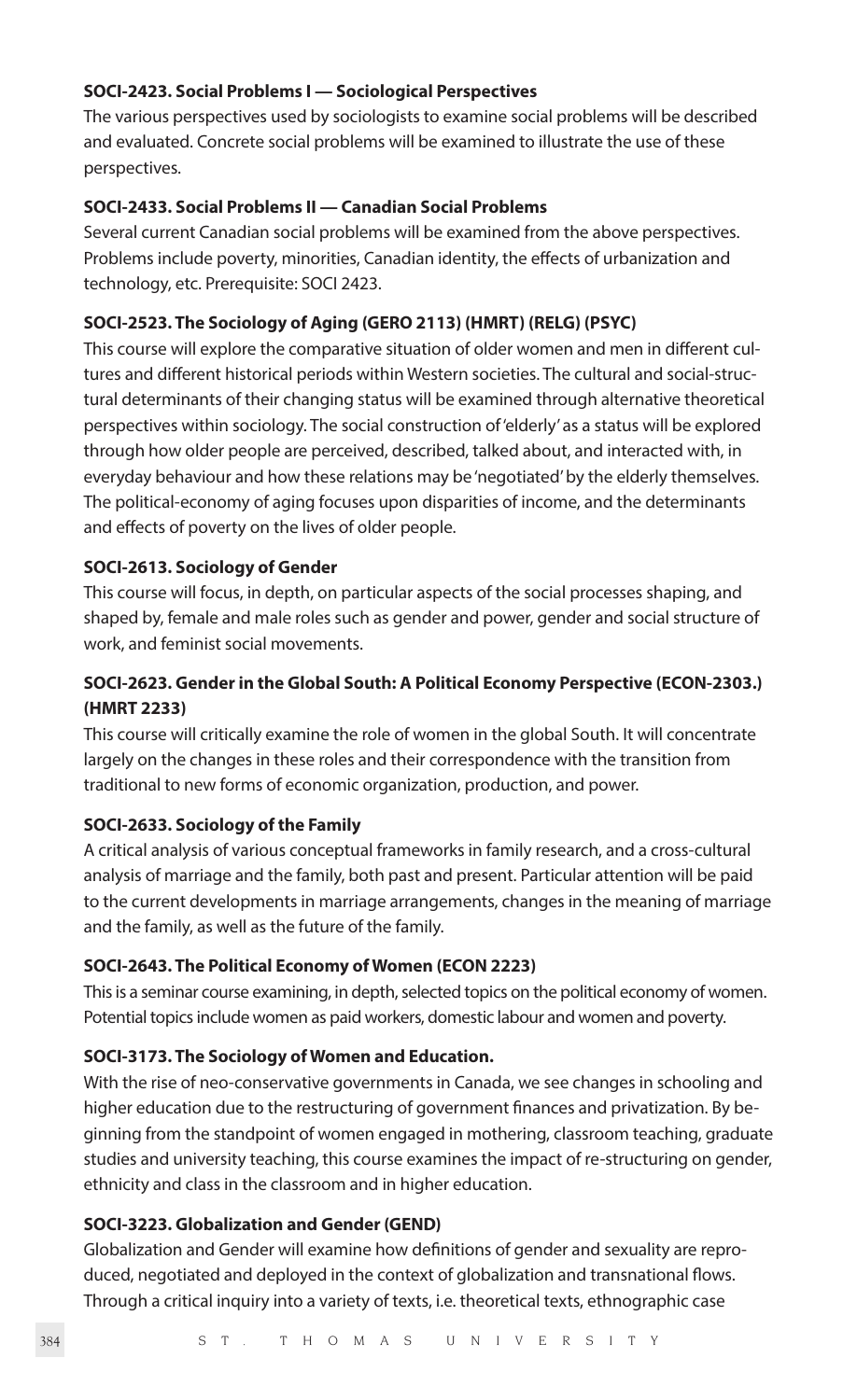studies and analysis of media representation, students will examine the topics of citizenship, global labor flows, migration, militarization, neoliberalism and the construction of the gendered global subject. They will study both the opportunities and challenges that are inherent in postcolonial and transnational feminist scholarship and activism.

### **SOCI-3243. Sociology of Men and Masculinities (GEND)**

Description: In this course, students will examine the social production of masculinities in North America and the impacts of these gender expressions on the lives of boys and men, and girls and women. Students will be introduced to theoretical perspectives used to understand the lives of men and boys, while examining topics such as fathering, the social construction of men's bodies, the ways the media (re)produces notions of masculinity, and sports masculinities.

### **SOCI-3323. Sociology of Women & Law**

This course will explore the relationship of women to the state and to law. The ways in which criminal and family law influence gender relations in society will be analyzed, including the implications of legal intervention and non-intervention in family relations. Sex-specific and sex-related legislation, concerning such issues as sexual harassment, rape, pornography, and affirmative action, will also be examined. Theoretical concepts and issues, such as the position of women within capitalism, patriarchy, sexuality and reproduction, formal and informal control, will be addressed.

### **SOCI-3413. Employment Equity Policy and Gender Inequality at Work**

This is an advanced course on the organization of gender inequality in the labour force and the policies aimed at creating equal opportunities for women. We begin by studying how gender segregation is organized in the occupations of teaching, clerical work, and other professions. Secondly, the course examines, from a sociological perspective, the federal and provincial government policies which are aimed at the equal and fair treatment of individuals regardless of sex: pay equity legislation, employment equity programs, contractual provisions and human rights legislation on fair employment practices.

### **SOCI-3583. Research for Social Change**

This seminar course encourages students to explore how research can inform social justice and social change. Examining specific debates from the fields of feminist research, Indigenous methodologies, and critical race theory, students will gain new understandings in the various ways research can both reproduce and challenge operations of power and privilege. This course offers students the opportunity to engage in debates around these methodologies as they consider how to do research for social change.

### **STS-3303. Sex, Science & Gender (HMRT)**

This course examines how scientific research, in the late 19th and 20th centuries, has shaped common conceptions of sex behaviour and how this scientific knowledge has also been shaped by cultural conceptions of gender roles and "normal" behaviour.

### **STS-3503. Feminism and Techno-Science (GEND) (HMRT 3273)**

Examines a variety of feminist perspectives on science and technology which suggest that scientific authority (particularly in the biological and life sciences) rationalizes and normalizes gender stereotypes and inequalities, and also marginalizes women from its institutions. The content and positions of various perspectives (as well as counter-arguments) are studied for their political, philosophical, and epistemic assumptions. Prerequisite: at least 9 credit hours in STS or permission of the instructor.